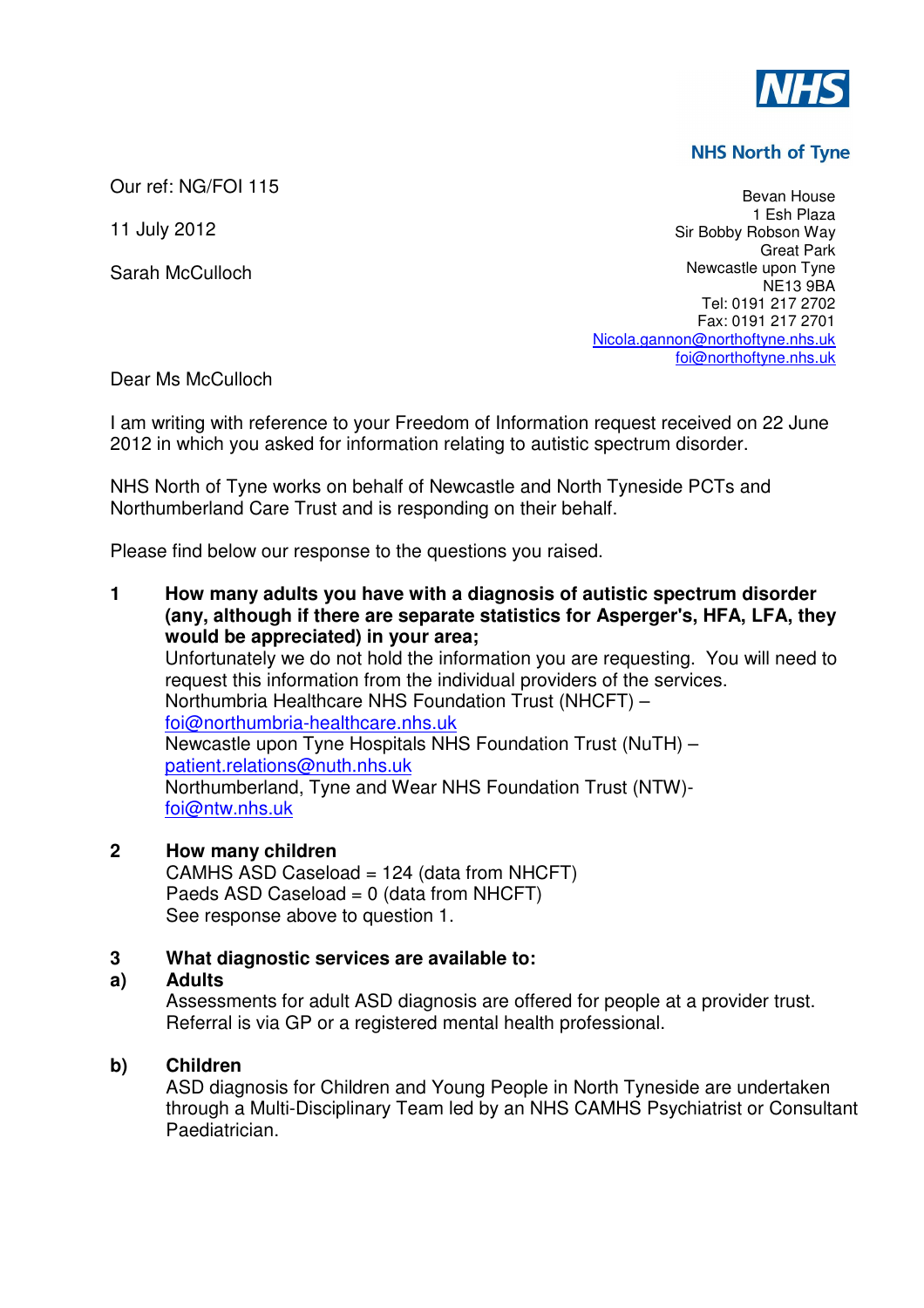**4 What agencies or teams you have that work with autistic people, provide support/services, strategies, etc.** 

All NHS services within North of Tyne will provide services to meet the assessed and confirmed 'clinical' needs of children and young people including those diagnosed with ASD.

## **5 An email address/website for each of these agencies or teams where possible.**

Disability & Additional Needs Information Service: www.northtyneside.gov.uk/dans http://www.northumberland.gov.uk/default.aspx?page=8140 Children and young people's service http://www.ntw.nhs.uk/sd.php?l=2&d=9&sm=36&id=262 Autism diagnostic services http://www.ntw.nhs.uk/sd.php?l=2&d=9&sm=15&id=221 http://www.newcastle.gov.uk/care-and-wellbeing

## **6 What the typical process should be for an adult in your area first asking their GP for an assessment for autistic spectrum disorder to receiving a diagnosis/support.**

Adults can be referred for an assessment for diagnosis of ASD via either their GP or a registered mental health professional (eg nurse or psychologist). Referral is via the PCT electronic individual funding request policy. Referrals are screened by clinical staff at the PCT for urgency, risk and supporting clinical evidence. Appointments are then offered for assessment with a provider. People who are diagnosed are informed at the time and referral made to Local Authority.

I trust that this answers your request.

If you are unhappy with the response you receive to a request for information made under the Freedom of Information Act 2000, you should contact us as soon as possible giving us reasons why you believe we have not satisfied the requirements of the act. The matter will then be considered by one of our executive directors who will respond in writing.

You will receive a letter about the outcome of this review, inviting you to contact the Information Commissioner if you remain dissatisfied with our response.

Yours sincerely

## **Nicola Gannon Information Access/HQ Manager**

#### **Copyright Notice**

The information supplied to you continues to be protected by the Copyright, Designs and Patents Act 1988. You are free to use it for your own purposes, including any non-commercial research you are doing and for the purposes of news reporting. Any other re-use, for example commercial publication and subscription charge, would require the permission of the copyright holder. In accordance with the Re-Use of Public Sector Information Regulations 2005, information provided to you may not be used for commercial publication, subscription charge or sold on to a third party, without the permission of NHS North of Tyne.